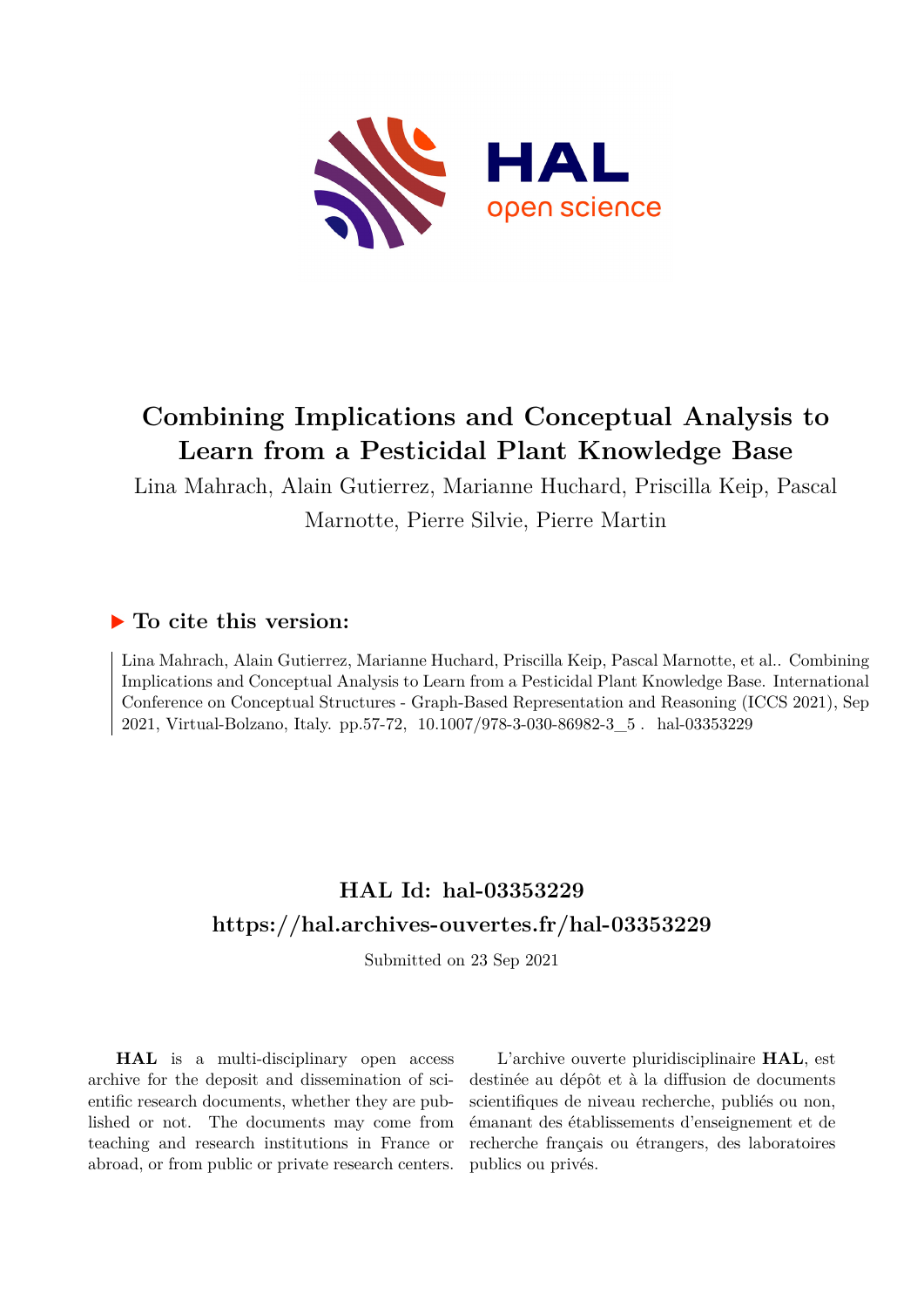# Combining Implications and Conceptual Analysis to Learn from a Pesticidal Plant Knowledge Base

Lina Mahrach<sup>1</sup>, Alain Gutierrez<sup>2</sup>, Marianne Huchard<sup>2</sup>, Priscilla Keip<sup>1</sup>, Pascal Marnotte<sup>1</sup>, Pierre Silvie<sup>1,3</sup>, and Pierre Martin<sup>1</sup>

<sup>1</sup> CIRAD, UPR AIDA, F-34398 Montpellier, France AIDA, Univ Montpellier, CIRAD, Montpellier, France lina.mahrachlm@gmail.com,{firstname.lastname}@cirad.fr <sup>2</sup> LIRMM, Univ Montpellier, CNRS, Montpellier, France {firstname.lastname}@lirmm.fr <sup>3</sup> PHIM Plant Health Institute, Montpellier University, IRD, CIRAD, INRAE, Institut Agro, Montpellier, France

Abstract. Supporting organic farming aims to find alternative solutions to synthetic pesticides and antibiotics, using local plants, to protect crops. Moreover, in the One Health approach (OHA), a pesticidal plant should not be harmful to humans, meaning it cannot be toxic if the crop is consumed or should have a limited and conscious use if it is used for medical care. Knowledge on plant use presented in the scientific literature was compiled in a knowledge base (KB). The challenge is to develop a KB exploration method that informs experts (including farmers) about protection systems properties that respect OHA. In this paper, we present a method that extracts the Duquenne-Guigues basis of implications from knowledge structured using Relational Concept Analysis (RCA). We evaluate the impact of three data representations on the implications and their readability. The experimentation is conducted on 562 plant species used to protect 15 crops against 29 pest species of the Noctuidae family. Results show that consistently splitting data into several tables fosters less redundant and more focused implications.

Keywords: Relational Concept Analysis · Duquenne-Guigues basis · Implication Rules · Life Sciences Knowledge Base · One Health · Formal Concept Analysis

#### 1 Introduction

Reducing the use of synthetic pesticides and antibiotics is a major challenge for the environment and living organisms. Moreover, for the Global South countries, it is also crucial to preserve biodiversity and design sustainable production systems (SPS) that respect the One Health approach (OHA) [4]. OHA calls for an interdisciplinary and intersectoral action in the public management of health problems at the interface between humans, animals, and their shared environment. An alternative solution to synthetic pesticides and antibiotics accepted by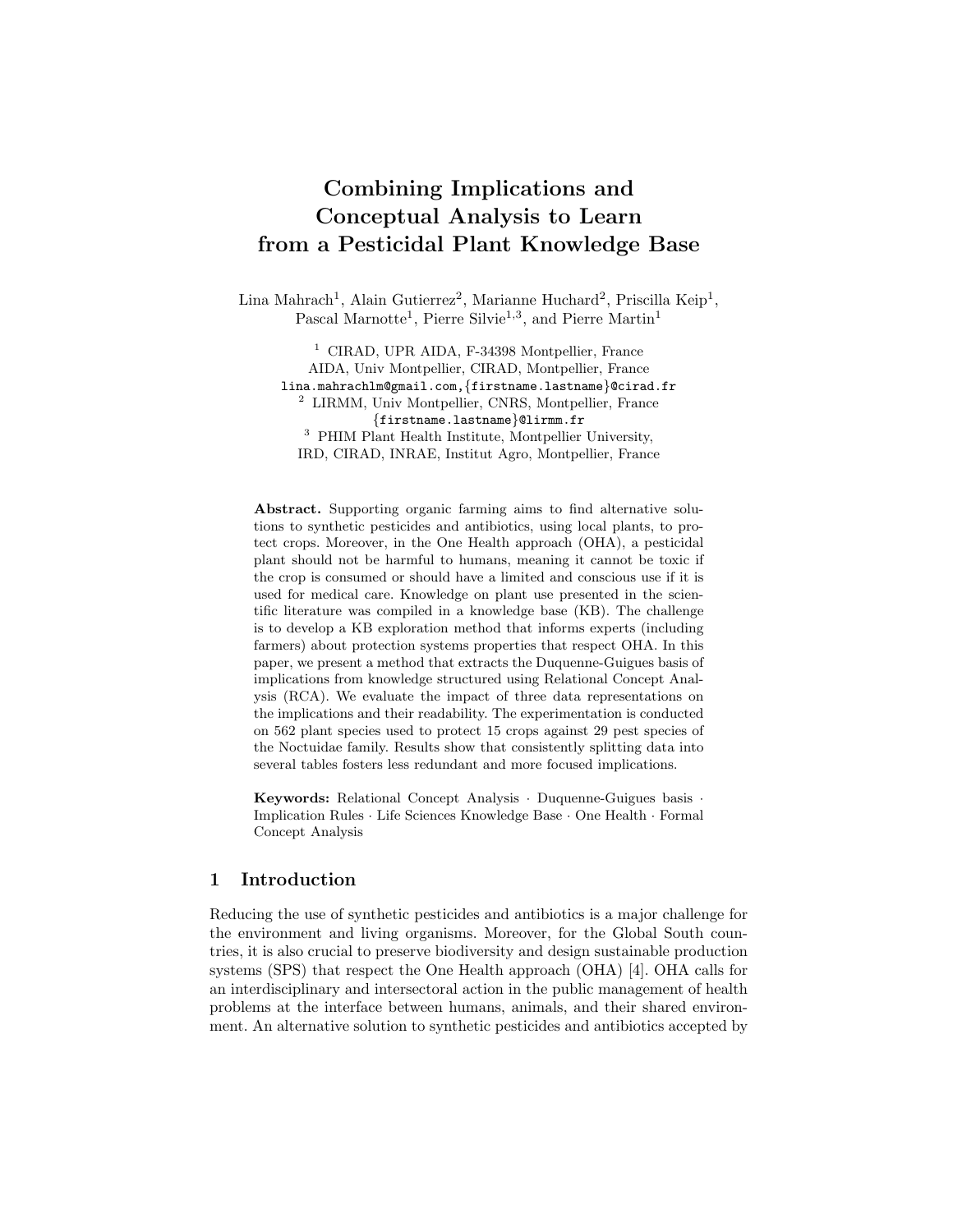OHA is the use of local plants, in the form of essential oil or aqueous solution, with a pesticidal or anti-parasitic effect. Using such plants requires ensuring that they are not harmful to humans. Some plants can indeed be toxic to humans when inhaled during their spray in the field or ingested through crop consumption. Other plants, also used by humans for medical care, can induce a resistance to certain molecules through excessive absorption. One challenge for the scientific experts and for the farmers is to understand the properties and constraints of the already known protection systems, composed of a crop to be protected against a pest using a protecting plant, with respect to OHA.

A significant number of protection systems have been extracted in the scientific literature and gathered in the Knomana knowledge base [13]. Knomana includes several datasets. Among them, PPAf (Pesticide Effect Plant of Africa) currently gathers 44270 descriptions of plants used for plant, animal, human, and public health. In PPAf, each use is described using 70 data, such as the protected organism (e.g. crop, fish, human being), the target organism (e.g insect, fungus, bacterium), the location, and the usage domain (plant, animal, environmental, human, or public health). Knomana also includes PAL (Edible plants), which informs whether plants are consumed by humans as food or drink.

In this paper, we make the assumption that implications are a relevant formalism for delivering information on protection systems relative to OHA. We choose to build the Duquenne-Guigues basis (DGB) of implications for its quality of being a non redundant implication set of minimal cardinality. Besides, we assess the impact of three data representations on the implication form and readability. These three representations reconcile the two datasets and split them into one or several data tables. When the representation has several data tables, we build the DGB of implications from the extended formal contexts computed by Relational Concept Analysis (RCA) [7] with AOC-posets. An experimentation is conducted on a Knomana excerpt composed of 562 plants species used to protect 15 crops against 29 pest species of the Noctuidae family. Results show that consistently reconciling datasets and splitting the data into several tables fosters less redundant and more focused implications.

Section 2 introduces the background and outlines the approach. Section 3 describes the Knomana excerpt and the three studied representations. Section 4 reports and discusses the experiment. Section 5 exposes related research and Section 6 concludes and draws future work.

### 2 Approach

This section introduces the approach, which combines RCA and the computation of the DGB of implications.

RCA. RCA is designed to analyze a dataset conforming to the entity-relationship model [7]. RCA is an extension of Formal Concept Analysis (FCA) [5]. FCA seeks to extract formal concepts from a formal context (FC)  $\mathcal{K} = (G, M, I)$  where G is an object set, M is an attribute set and  $I \subseteq G \times M$ . Two operators, both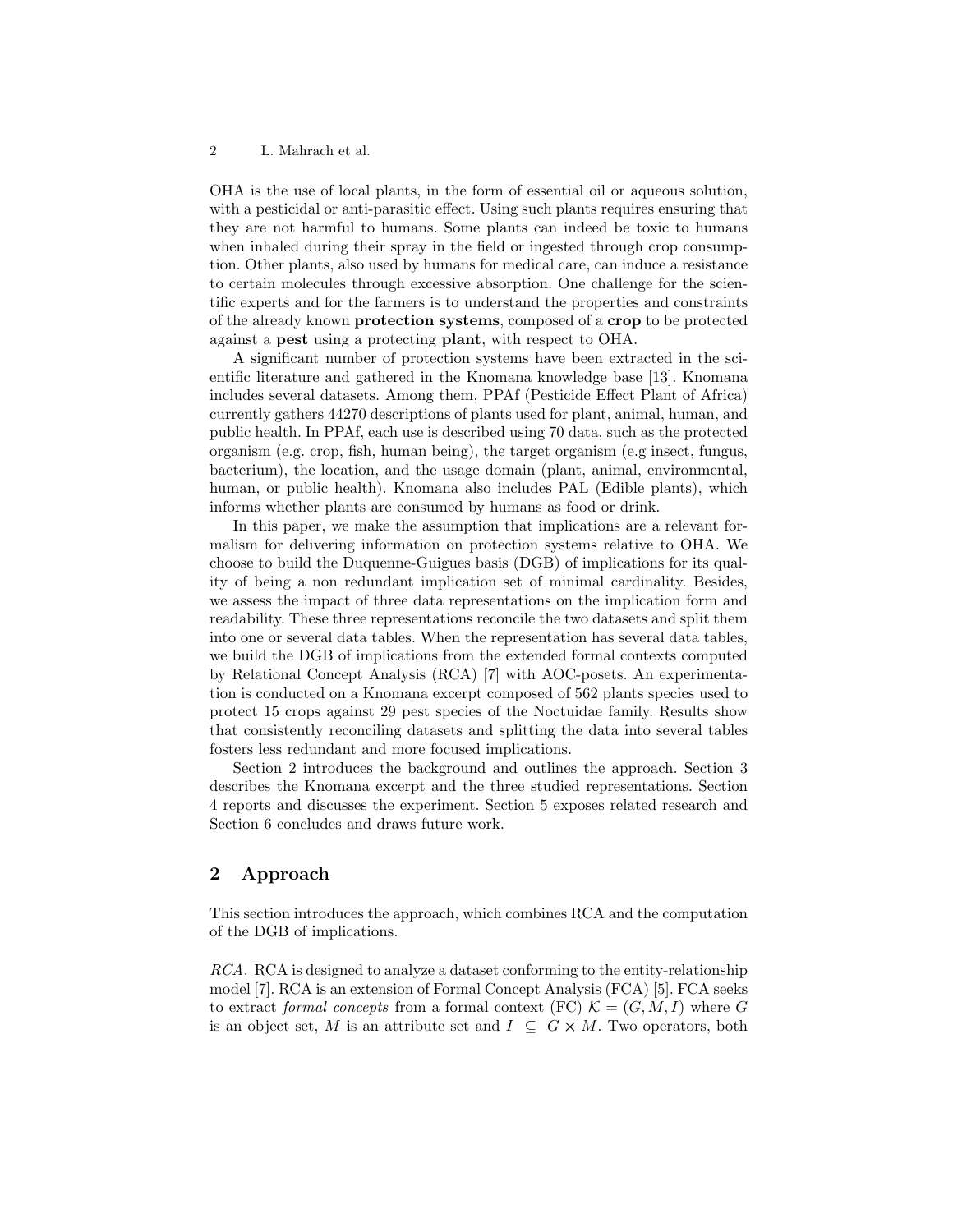denoted by ', associate object sets with attribute sets. For  $O \subseteq G$ , the set of attributes shared by the objects of O is  $O' = \{m | \forall g \in O, (g, m) \in I\}$ . For  $A \subseteq$ M, the set of objects that share the attributes of A is  $A' = \{g|\forall m \in A, (g, m) \in$ I}. A formal concept  $C = (Extend(C), Intent(C))$  associates a maximal object group (extent) with their maximal shared attribute group (intent):  $Extend(\mathcal{C}) =$ *Intent*(C)'. More generally, we denote by  $\preceq_{\mathcal{C}}$  the concept order:  $\mathcal{C}_1 \preceq_{\mathcal{C}} \mathcal{C}_2$  when  $Intent(\mathcal{C}_2) \subseteq Intent(\mathcal{C}_1)$  and  $Extent(\mathcal{C}_1) \subseteq Extent(\mathcal{C}_2)$ . The set of all concepts, provided with  $\preceq_{\mathcal{C}}$ , forms the concept lattice. The lowest (w.r.t.  $\preceq_{\mathcal{C}}$ ) concept owning one object is its introducer concept. The highest (w.r.t.  $\preceq_{\mathcal{C}}$ ) concept owning one attribute is its introducer concept. The suborder of the concept lattice restricted to these introducer concepts is called the AOC-poset (Attribute-Object Concept poset). For instance, in Table 1, the FC OrganismInfo describes plant  $(pl_i)$ , crop  $(prot_i)$ , and pest  $(pest_i)$  organisms using their genus  $(qenus_i)$ and their non-use in medical care (no-medical). Plants  $p11$  and  $p12$  are grouped as a concept being both from *genus*1 and not used in medical care.  $pl1$  and  $pl2$ can as well be grouped with  $prot1$  and  $prot2$  as they are not used in medical care. As presented in Fig. 1, these two concepts, respectively named  $C\text{-}Org\text{-}15$  and  $C_{\text{Org-22}}$ , are ordered by inclusion of their object sets from bottom to top, or equivalently by inclusion of their attribute sets from top to bottom. This figure shows that  $C\_{Org.15}$  is a subconcept of  $C\_{Org.22}$  where  $C\_{Org.15}$  introduces genus1, C Org 22 introduces no-medical, C Org 15 inherits no-medical from  $C_{C}$  Org 22, and  $C_{C}$  Org 22 inherits pl1 and pl2 from  $C_{C}$  Org 15.

Table 1. Example of RCF made of 2 FCs (i.e. OrganismInfo and ProtSystem) on the top and 3 RCs (i.e. uses, protects, and treats) on the bottom. The attribute set of FC ProtSystem is empty.

|                        |                    |             |             |                      |          |          | $OrganismInfo genus1  genus4  genus6  no-mediated $ |              |             |          |  |                |          |             | ProtSystem     |          |
|------------------------|--------------------|-------------|-------------|----------------------|----------|----------|-----------------------------------------------------|--------------|-------------|----------|--|----------------|----------|-------------|----------------|----------|
|                        | $plant1$ ( $p11$ ) |             |             | $\mathbf x$          |          | $\cdots$ |                                                     |              |             | $\cdots$ |  | $\mathbf x$    | $\cdots$ |             |                |          |
|                        | plant2(p12)        |             |             | $\mathbf x$          |          | $\cdots$ |                                                     |              |             | $\cdots$ |  | $\mathbf x$    | $\cdots$ |             | $\overline{2}$ |          |
|                        | prot1              |             |             |                      |          | $\cdots$ |                                                     | $\cdots$     | $\mathbf x$ | $\cdots$ |  | $\mathbf x$    | $\cdots$ |             | 3              |          |
|                        | prot2              |             |             |                      |          | $\cdots$ |                                                     | $\cdots$     | $\mathbf x$ | $\cdots$ |  | $\mathbf x$    | $\cdots$ |             | $\overline{4}$ |          |
|                        | pest1              |             |             |                      |          | $\cdots$ | x                                                   | $\cdots$     |             | $\cdots$ |  |                | $\cdots$ |             | 5              |          |
|                        | $_{\text{pest2}}$  |             |             |                      |          | $\cdots$ | $\mathbf x$                                         | $\cdots$     |             |          |  |                | $\cdots$ |             | 6              |          |
| $\cdots$               |                    |             |             | $\cdots$<br>$\cdots$ |          |          | $\cdots$                                            | $\cdots$<br> |             | $\cdots$ |  | $\cdots$       |          |             |                |          |
| $uses$ pl1 pl2 pl3 pl4 |                    |             |             |                      |          |          |                                                     |              |             |          |  |                |          |             |                |          |
|                        |                    |             |             |                      |          |          | protects                                            |              | prot1 prot2 |          |  | treats         |          |             | best1 pest2    |          |
|                        |                    |             |             | x                    | $\cdots$ |          |                                                     | $\cdots$     |             |          |  | 1              | $\cdots$ |             |                |          |
| $\overline{2}$         |                    |             | $\mathbf x$ |                      | $\cdots$ |          | $\overline{2}$                                      | $\cdots$     |             |          |  | $\overline{2}$ | $\cdots$ |             |                | $\cdots$ |
| 3                      | X                  |             |             |                      | $\cdots$ |          | 3                                                   | $\cdots$     | X           |          |  | 3              | $\cdots$ | X           |                | $\cdots$ |
| $\overline{4}$         | $\mathbf x$        |             |             |                      |          |          | $\overline{4}$                                      | .            | X           |          |  | $\overline{4}$ | $\cdots$ | $\mathbf x$ |                |          |
| 5                      |                    | X           |             |                      | $\cdots$ |          | 5                                                   | $\cdots$     |             | X        |  | 5              | $\cdots$ |             | x              | $\cdots$ |
| 6                      |                    | $\mathbf x$ |             |                      |          |          | 6                                                   | $\cdots$     |             | X        |  | 6              | $\cdots$ |             | x              | $\cdots$ |

RCA takes a Relational Context Family (RCF) as input. A RCF is a pair  $(K, R)$  where K is a set of FCs  $(K = {\{\mathcal{K}_i = (G_i, M_i, I_i)\}}_{i=1,2,...,n})$ , and each FC describes an object category.  $\bf{R}$  is a set of relational contexts (RC) between the objects of the FCs.  $\mathbf{R} = \{r_j\}_{j=1,2,...,p}$  and  $r_j \subseteq G_k \times G_l$  for  $k, l \in \{1,2,...,n\}$ . To compute the concepts for each FC considering the RCs, RCA builds relational attributes  $qr(\mathcal{C})$ , where q is a quantifier (e.g. the existential quantifier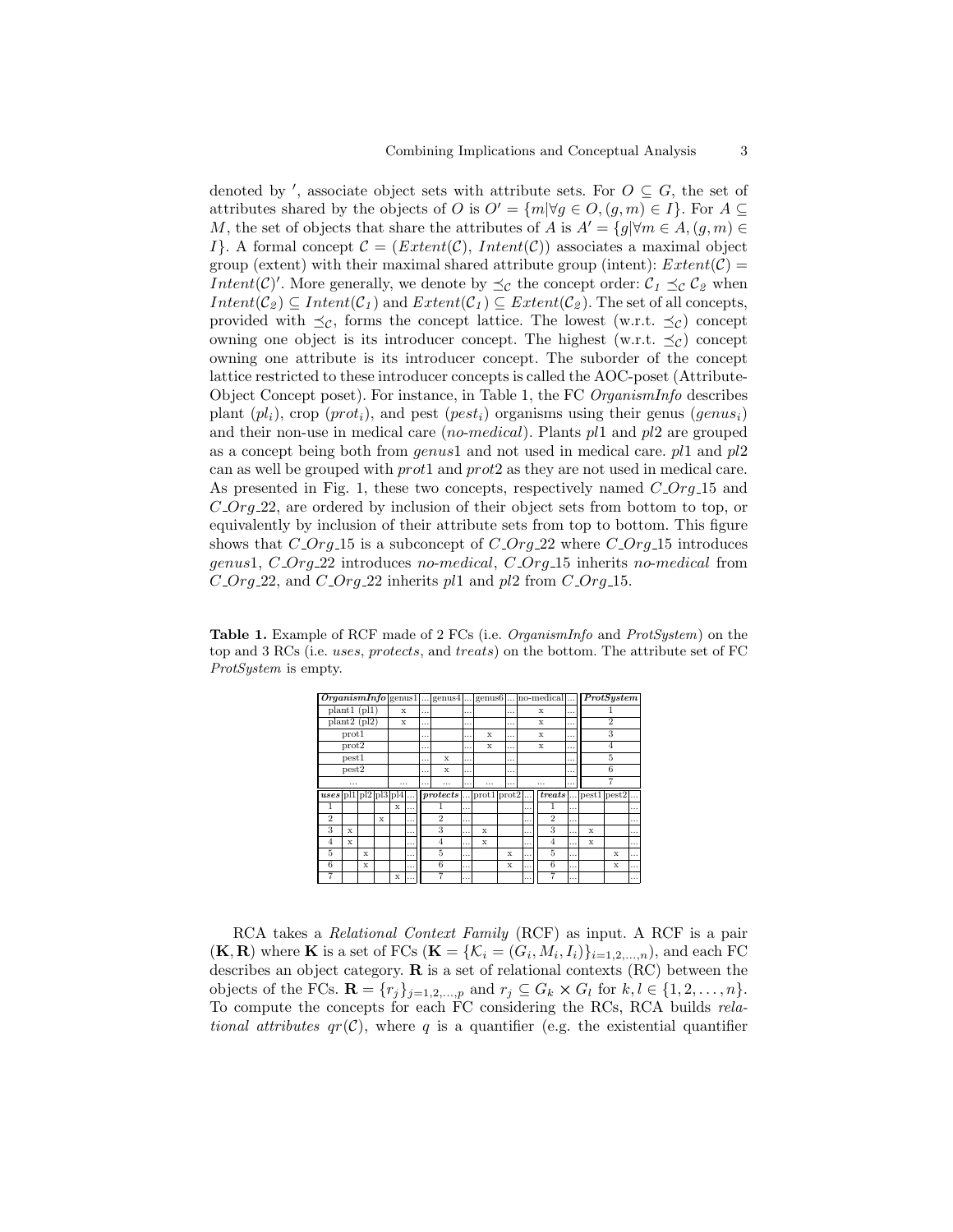$\exists$  or the universal quantifier  $\forall$ ), r is a RC, and C is a concept on the objects of the co-domain of r. These attributes thus group the individual-to-individual relationships into individual-to-concept relationships. To compute the final conceptual structure family, RCA alternates between building conceptual structures associated with FCs (such as a concept lattice or an AOC-poset) and extending the FCs with relational attributes, including the concepts of these structures, until a fix-point is reached. Table 1 presents a RCF, composed of the FCs OrganismInfo and ProtSystem and 3 RCs, i.e. uses, protects, and treats. These 3 RCs respectively indicate the plant, the crop, and the pest for each protection system. In this example, the FC ProtSystem is finally extended with relational attributes formed with the quantifier  $\exists$ , a RC (i.e. uses, protects, or treats) and a concept of OrganismInfo as shown in Table 2. In Fig. 1, the concepts built on the extended FC (EFC) ProtSystem group and organize protection systems by considering the relational attributes.



Fig. 1. Partial view of a lattice family, of the RCF presented in Table 1, with the protection system lattice to the left and an organism one to the right. A plain or dashed arrow represents respectively a subconcept-superconcept relation or a crosslattice link materialized by a relational attribute. Concept  $C\text{-}SystProt.31$  groups 6 protection systems  $(1, 3, 4, 5, 6, 7)$  using a plant from concept  $C\text{-}Org_2-22$ , i.e.  $pl1$ ,  $pl2$ , or  $pl4$ , not used in medical care.  $C$  SystProt 25, which is a subconcept of  $C$  SystProt 31, groups 4 protection systems  $(3, 4, 5, 6)$ , informing that they use a plant from genus1  $(\exists uses (C\_{Org}\_15))$ , not used in medical care  $(\exists uses (C\_{Org}\_22))$  to protect a crop from genus6 (∃protects(C\_Org\_13)) against a pest of genus4 (∃treats(C\_Org\_18)).

*Implications* An implication, denoted by  $A \implies B$ , is a pair of attribute sets  $(A, B), A, B \subseteq M$  where all the objects that own the attributes of A (premise) also own the ones of B (conclusion):  $A' \subseteq B'$ . For example, the implication (I1) indicates that no plant of genus1 is used in medical care: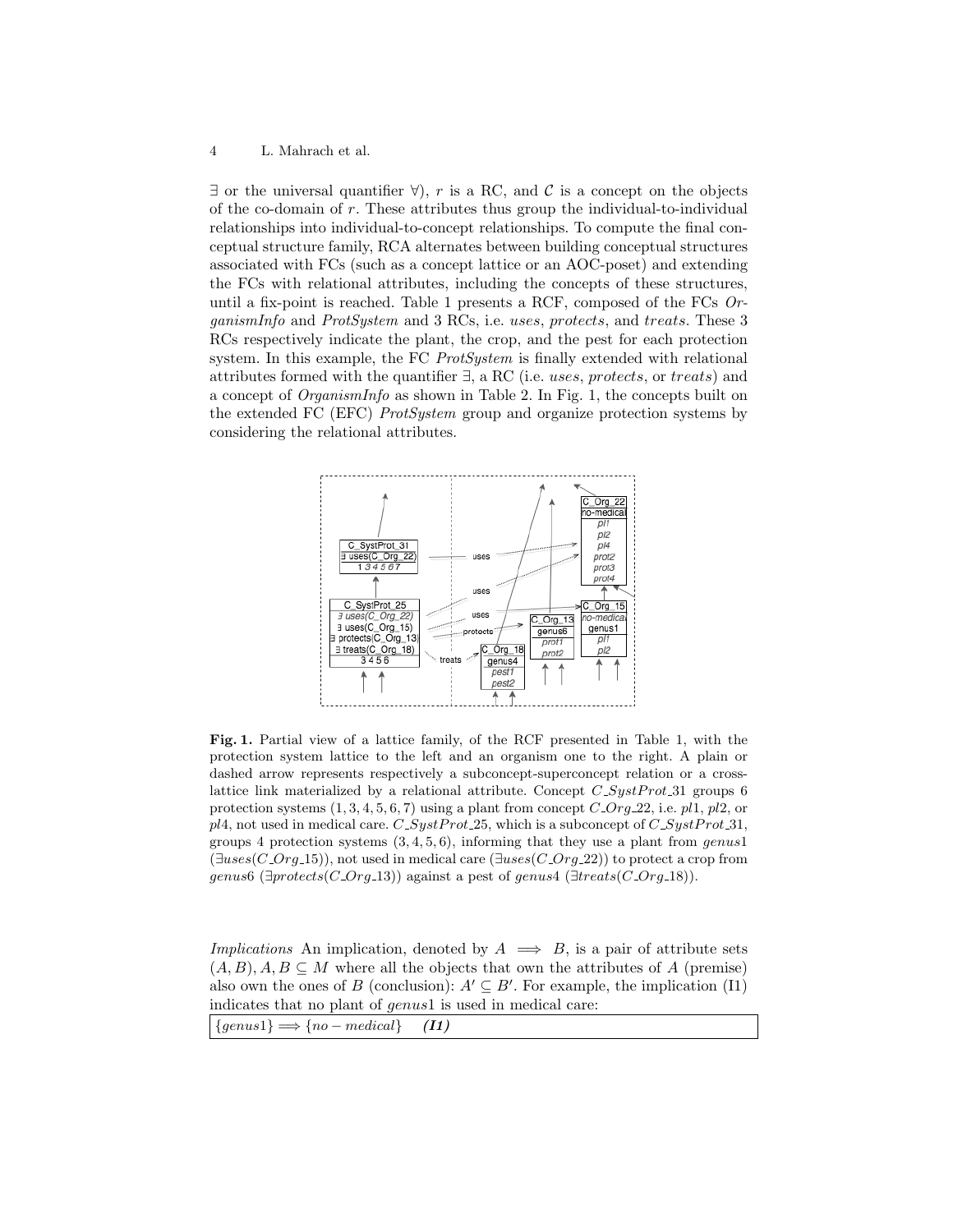Table 2. Excerpt of the EFC ProtSystem presenting relational attributes formed with the universal quantifier  $\exists$ , a relation (uses, protects, or treats), and a concept from FC OrganismInfo.

|          |  |          | $\boxed{\text{ProtSystem}}$ $\boxed{\exists uses(C\text{0rg}\_15)}$ $\boxed{\exists uses(C\text{0rg}\_22)}$ $\boxed{\exists protects(C\text{0rg}\_3)}$ $\boxed{\exists treats(C\text{0rg}\_18)}$ |   |          |
|----------|--|----------|--------------------------------------------------------------------------------------------------------------------------------------------------------------------------------------------------|---|----------|
| $\cdots$ |  | $\cdots$ |                                                                                                                                                                                                  | . |          |
| $\cdots$ |  |          |                                                                                                                                                                                                  | . | $\cdots$ |
| $\cdots$ |  |          |                                                                                                                                                                                                  | . |          |
| $\cdots$ |  |          |                                                                                                                                                                                                  | . | .        |
| $\cdots$ |  |          |                                                                                                                                                                                                  | . | .        |
| $\cdots$ |  |          |                                                                                                                                                                                                  | . |          |
| $\cdots$ |  |          |                                                                                                                                                                                                  | . | $\cdots$ |

There are several types of implication sets and bases [1] that can be computed from a FC. Binary implications such as (I1) can also be obtained from  $\preceq_{\mathcal{C}}$  and the introducing attributes' concepts, e.g. in Fig.1:  $C_{0}$  and  $C_{1}$  introduces genus1, while its superconcept  $C\_{Org.22}$  introduces no-medical. The Duquenne-Guigues Basis (DGB) of implications can be defined upon pseudo-intents [6]. A pseudointent is an attribute set  $P_i \subseteq M$  such that:  $P_i$  is not an intent  $(P''_i \neq P_i)$ ; for any other pseudo-intent  $P_j \subset P_i$ ,  $P''_j \subset P_i$ . The DGB is the implication set  $\{P_i \implies P''_i | P_i \text{ is a pseudo-intent}\}\.$  It is canonical and a cardinality minimal set of non redundant implications, from which all implications can be produced.

Our approach. In our work, we compute the DGB of implications, that is usually built for an FC. When using RCA, implications are extracted when the fix-point is reached. For a FC which is not extended, because it is not the object set of a RC, the DGB of implications is directly computed on itself. For a FC which is extended, the DGB is built from its extension (EFC). In our approach, AOC-posets are built at each RCA step. For an easier interpretation of the implications extracted from the EFCs, the concepts in the relational attributes are recursively replaced by the 'non-relational' attributes that serve as seeds for these concepts [15, 16]. For instance, the implication  $(I2)$  becomes (rewritten I2):

| $\{\exists treats(C\_{Org}\_18)\} \Longrightarrow \{\exists uses(C\_{Org}\_22)\}$ (12)    |  |
|-------------------------------------------------------------------------------------------|--|
| $\{\exists treats(genus4)\} \Longrightarrow \{\exists uses(no-mediated)\}$ (rewritten I2) |  |

Both (I2) and (rewritten I2) stipulate that for the protection systems treating a pest of genus4 (pest1 or pest2 grouped in  $C\text{-}Ora\text{-}18$ ), we then observe the use of one of the plants  $(pl1, pl2, pl4)$  grouped in concept  $C\_{Org.22}$ , these plants not being used in medical care as indicated by  $C\_{Org.22}$  intent. Implication (I2) can also be read from:  $C\_SystProt.25 \preceq_C C\_SystProt.31; C\_SystProt.25$  introduces  $\exists treats(C\_Org\_18);$  and  $C\_SystemTot\_31$  introduces  $\exists uses(C\_Org\_22).$ The scope  $(S)$  of an implication informs on the number of objects verifying the implication premise, the support being the proportion of EF or EFC objects verifying the implication premise: Let  $Imp = A \implies B$ , we have  $S(Imp) = |A'|$ .  $Support(Imp) = S(Imp)/|G|$ . Fig. 2 summarizes this computation process for the running example.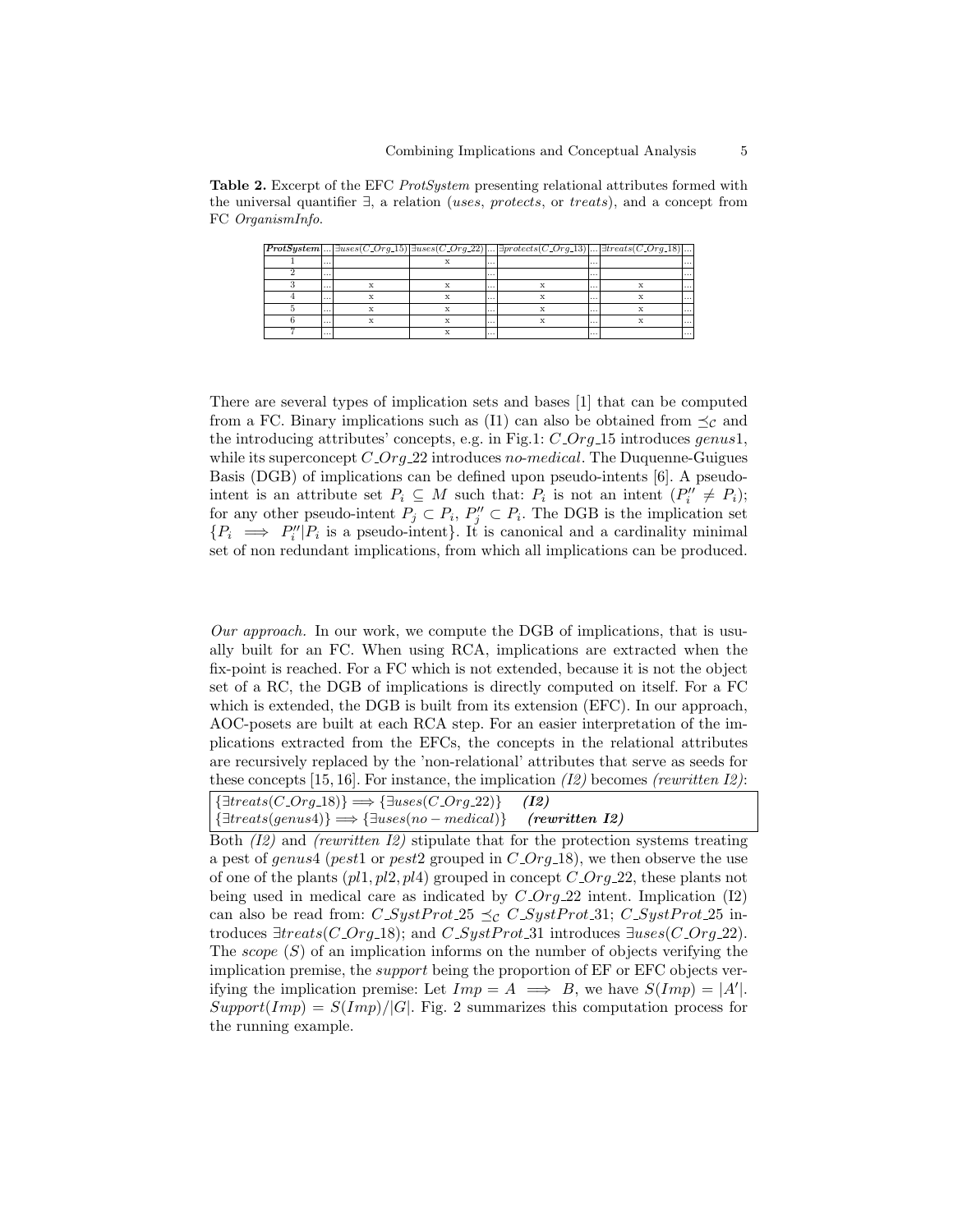

Fig. 2. Overview of the process for the running example. (1) The AOC-poset is built from FC OrganismInfo. (2) The EFC ProtSystem is built using the relational attributes  $\exists r(C)$ , where r is uses, treats or protects, and C is a concept from the OrganismInfo AOC-poset. (3) The relational attributes are rewritten for easier reading. (4) and (5) The DGBs of implications are built for FC OrganismInfo and EFC ProtSystem.

### 3 Three Representations of the Datasets

This section presents the datasets and their combination through three representations splitting the data differently. Our objective is to assess the impact of the splitting on the form and the readability of the implications.

The datasets. The datasets concern 29 pest species belonging to 15 genera of the Noctuidae family [12]. To control these species on 15 crops (e.g. tomato, maize, cotton) belonging to seven families, 562 plant species, belonging to 352 genus and to 94 families, are identified.

The first dataset, which is an excerpt of PPAf, contains 721 protection systems, i.e. triplets (plant, pest, crop) describing the use of a plant to protect a crop against a Noctuidae pest at the species taxonomic level. The modeling interest of the Noctuidae family raises on the polyphagous or highly polyphagous nature of some of its pest species' diet. A polyphagous pest, such as Trichilia pallida, attacks crops from various genera of the same family, while a highly polyphagous pest, such as Spodoptera frugiperda, attacks crops from various families. In this first dataset, some publications do not specify the crop but the plant and the pest, mainly because of the polyphagous nature of the pest diet. To obtain a triplet in this case, a generic name was provided to the crop. Five generic species names were adopted, namely CropBrasS, CropFabaS, CropMalvS, CropPoacS, and CropS. The first four correspond to a crop attacked by a polyphagous pest, respectively from Brassicaceae, Fabaceae, Malvaceae, and Poaceae family. CropS corresponds to a crop attacked by a highly polyphagous pest. To the best of our knowledge, and to be as cautious as possible, we consider that they are all consumed by humans, and that only CropMalvS and CropS are used for medical care. Finally, in this PPAf excerpt, six organism species (e.g. pepper, chickpea, and castor bean) are both described as a crop and a protecting plant.

The second dataset is another excerpt of PPAf and informs on the plants used for medical care. This information was extracted for each protecting plant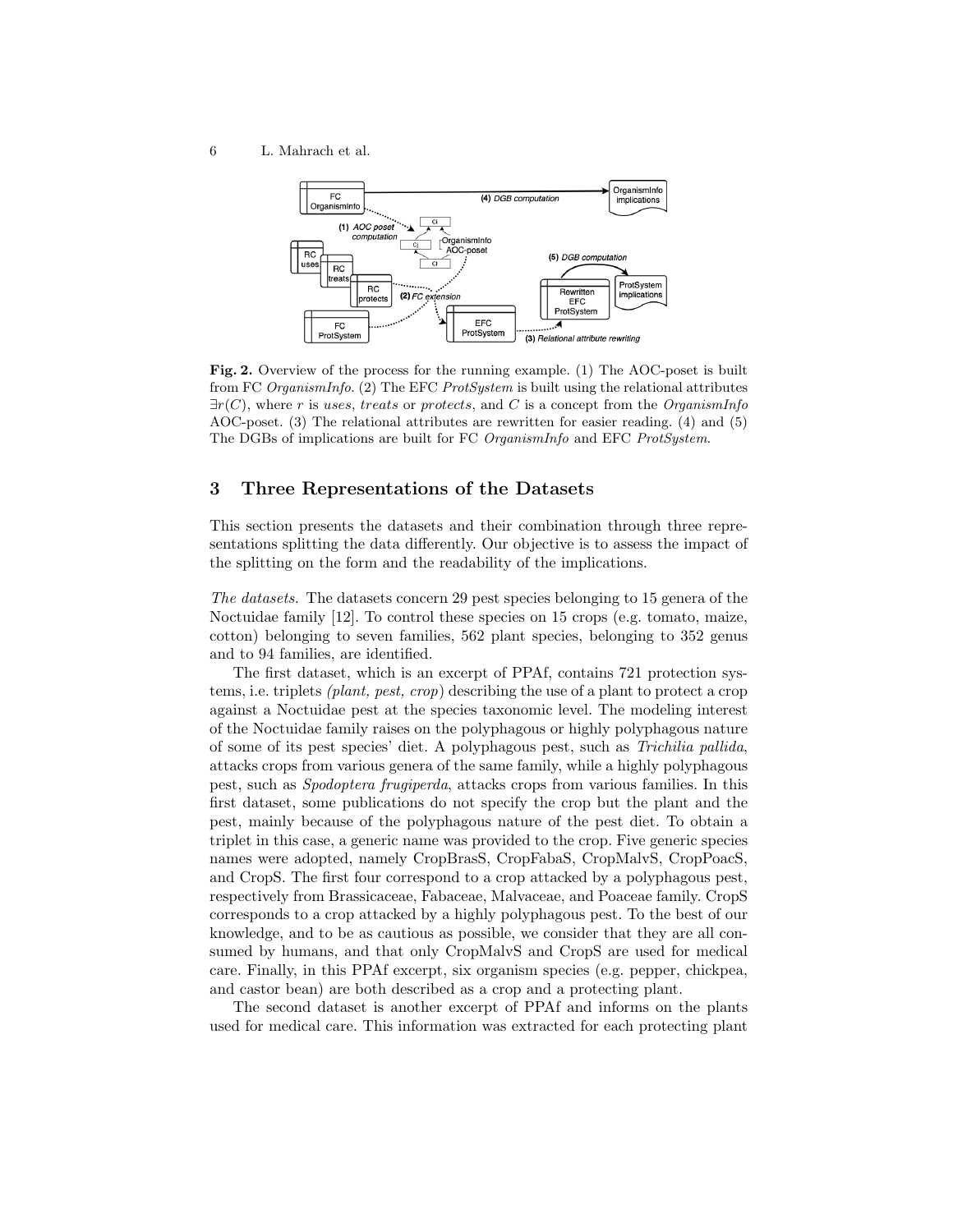and each crop listed in the first dataset. None of the pests is used for human and public health.

The last dataset, an excerpt of PAL, informs on the consumption of plants and crops by humans. This excerpt includes only plants and crops present in the first dataset. In this work, we consider that none of the pests are consumed by human or used in medical care.

The three representations. Combining the three datasets enables to representing SPSs that respect OHA. Three representations, leading to three different RCFs, were developed according to the reification of different entities and roles.

The Relational representation (Fig. 3a) considers five different entities. The three first represent the biological organisms. The first entity is crop. It is described using three attributes, i.e.  $crSpecies, crGenus,$  and  $crFamily,$  which respectively correspond to its species, its genus, and its family. The second entity is Pest, i.e. an aggressor of a crop. It contains three attributes, i.e.  $peSpecies$ ,  $peGenus$ , and  $peFamily$ , which respectively correspond to its species, its genus, and its family. The third entity is Plant. Plants are described using three attributes, i.e.  $plSpecies$ ,  $plGenus$ , and  $plFamily$ , which respectively correspond to its species, its genus, and its family. The fourth entity represents the protection systems ( $ProtSystem$ ). ProtSystem reifies the ternary relation linking plSpecies, crSpecies, and peSpecies. The last entity is  $OrganismInfo$  in which each organism is described using its name at the species, genus, and family taxonomic levels using respectively the attributes *species*, genus, and family. In addition  $OrganismInfo$  indicates whether the organism is consumed (attribute  $food)$  and whether it is used for medical care (attribute medical). ProtSystem includes the data from PPAf knowledge set, and  $OrganismInfo$  compiles the two other knowledge sets. The RCF for this representation is thus composed of five FCs ( $ProtSystem$ , Plant, Crop, Pest, OrganismInfo). Boolean attributes are obtained through a nominal scaling of the attributes [5]. The RCF also contains six RCs: uses, protects, treats, pl  $CharactBy$ , cr  $CharactBy$ , and pe CharactBy.

The  $Two Tables$  representation (Fig. 3b) comports two entities.  $ProtSystem$ and *OrganismInfo* respectively represent the protection systems and the organisms, as in the Relational representation. This representation does not reify the role of the organisms in the protection systems, as does the Relational representation. The RCF for this representation is thus composed of two FCs (i.e. ProtSystem, OrganismInfo). The native (Boolean) attributes are obtained through a nominal scaling of the attributes. The RCF also contains three RCs: uses, protects, and treats.

The OneTable representation (Fig. 3c) reifies protection systems in an entity named CombinedSystem. This entity includes the attributes of entities Plant, Crop, and Pest of the Relational representation. It also contains the medical and food attributes related to the protecting plant and to the crop, respectively named medicalPlant, foodPlant, medicalCrop, and foodCrop. Additional attributes were included to express relationships between data not formalized by this representation.  $plSpIsCrEw$  and  $plGeIsCrEw$  indicate respec-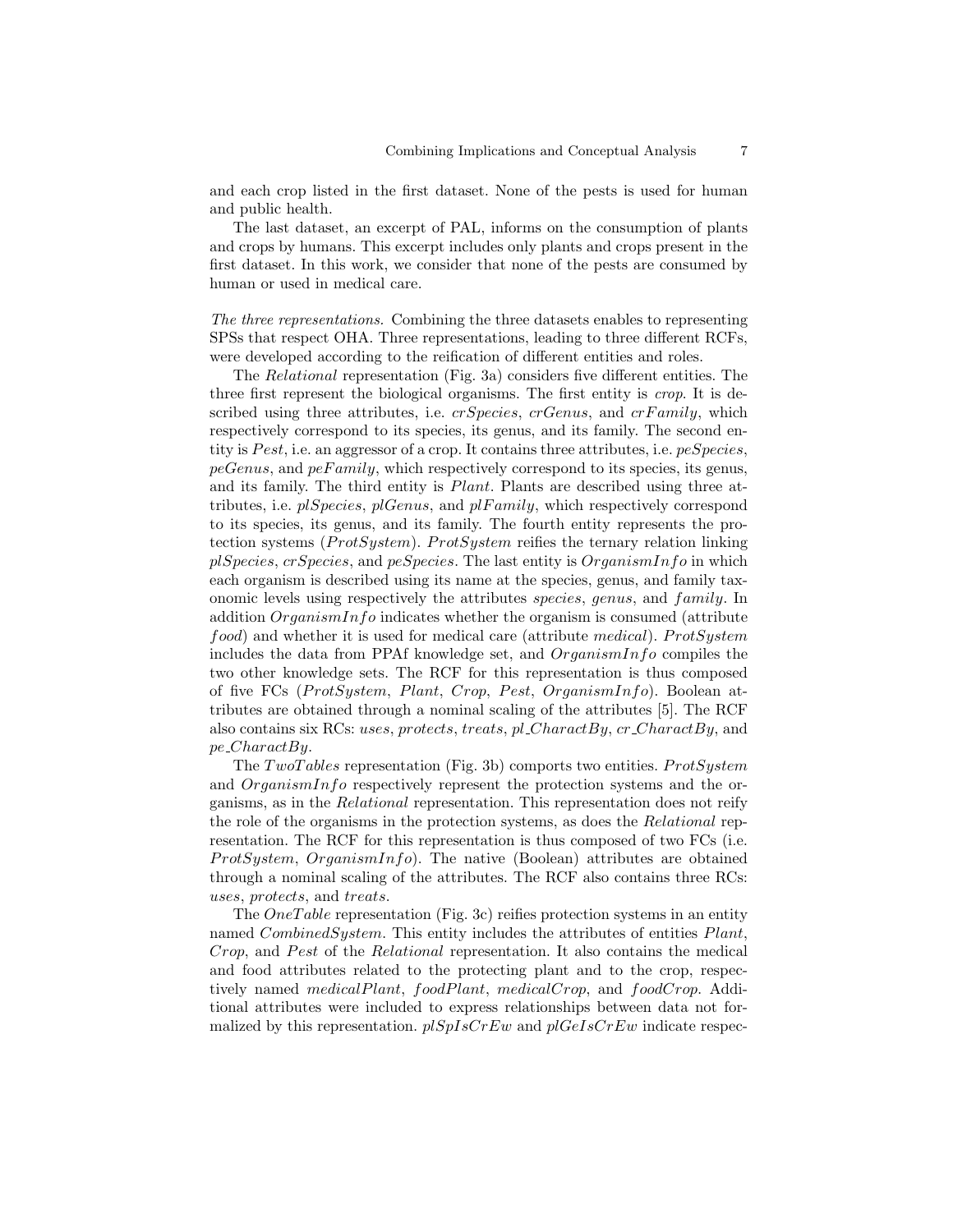

Fig. 3. Data model of the three datasets' representations.

tively that a protecting species is a crop species in another triplet, and a protecting genus is a crop genus in another triplet. The attributes  $crSpIsPIEw$  and  $crGeIsPIEw$  indicate respectively that a crop species is a protecting species in another triplet, and a crop genus is a protecting genus in another triplet. multiUsePlSp, multiUsePlGe, and multiUsePlFa indicate whether the protecting plant, respectively at the species, genus, and family taxonomic levels, is both consumed and used for medical care. The RCF is here reduced to a single FC CombinedSystem, with attributes obtained by a nominal scaling of the CombinedSystem entity attributes.

Table 3 presents the size of the different representations, in terms of number of objects and attributes, number of relational attributes, and size of the AOCposets at the initial and at the last steps of RCA process.

## 4 Evaluation

This section presents (Sect. 4.1) and discusses (Sect. 4.2) the results obtained for the three data structures. The experiments were conducted using Cogui software platform<sup>4</sup>, which includes Java implementations of RCA and LinCbO [8]. Running times for the Java LinCbO implementation remain below 3229 ms for

 $\frac{4 \text{ http://www.lirmm.fr/cogui/}}{4 \text{ http://www.lirmm.fr/cogui/}}$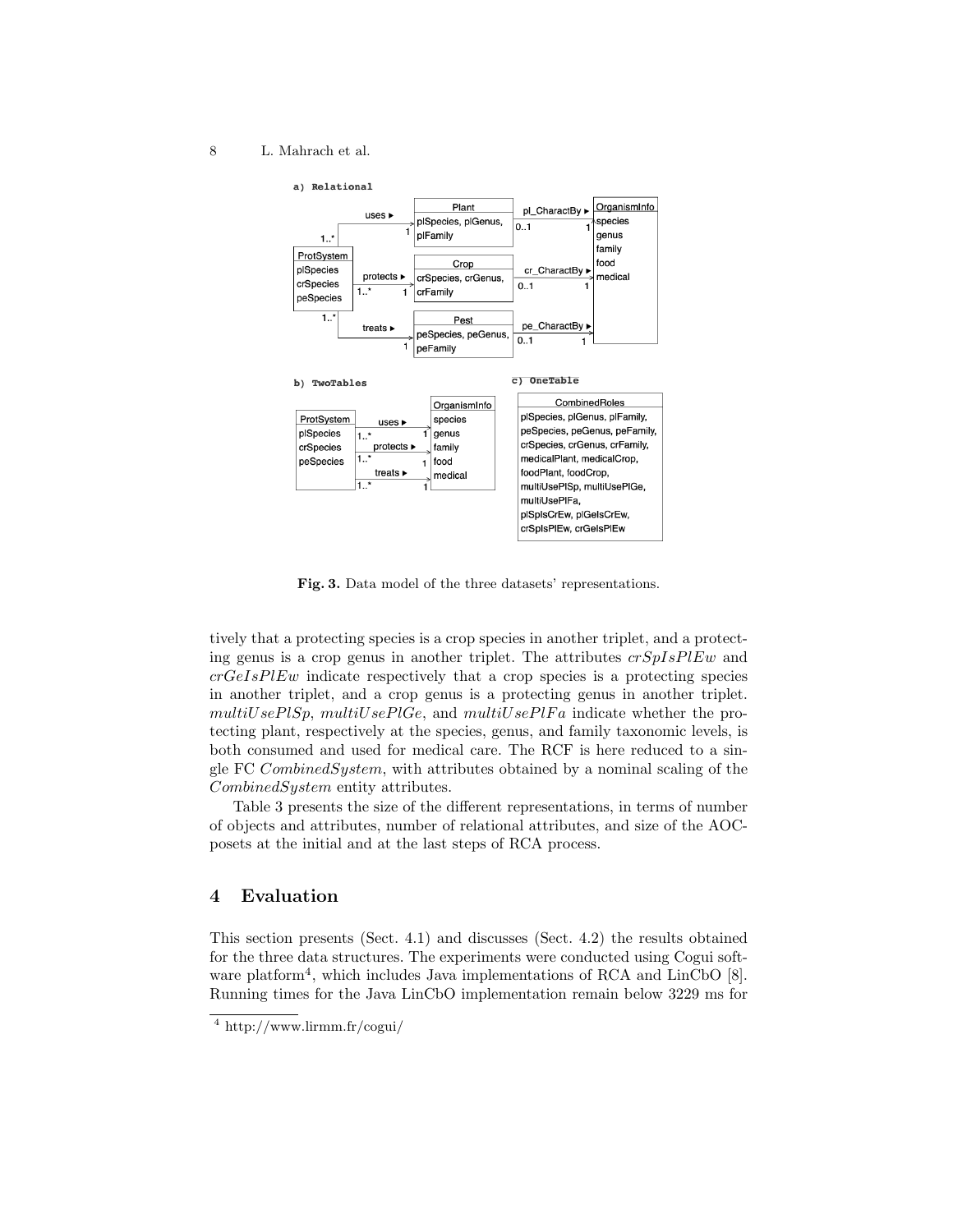| Representation | Formal<br>context   |      | $\# objects   \# attributes   \# relational  $ | attributes | $# \neq$ concepts<br>AOC Poset AOC Poset<br>$(i$ nitial step $) $ | $# \overline{concepts}$<br>last step) |
|----------------|---------------------|------|------------------------------------------------|------------|-------------------------------------------------------------------|---------------------------------------|
| OneTable       | FC CombinedRoles    | 721  | 1113                                           |            | 1005                                                              | 1005                                  |
|                | All formal contexts | 1321 | 1078                                           | 2250       | 751                                                               | 1750                                  |
| TwoTables      | EFC ProtSystem      | 721  |                                                | 2250       |                                                                   | 1000                                  |
|                | FC OrganismInfo     | 600  | 1078                                           | $^{(1)}$   | 750                                                               | 750                                   |
|                | All formal contexts | 1927 | 2169                                           | 3017       | 1507                                                              | 2517                                  |
|                | EFC ProtSystem      | 721  |                                                | 767        |                                                                   | 1000                                  |
| Relational     | EFC Plant           | 562  | 1008                                           | 750        | 700                                                               | 705                                   |
|                | EFC Pest            | 29   | 45                                             | 750        | 36                                                                | 37                                    |
|                | EFC Crop            | 15   | 38                                             | 750        | 20                                                                | 25                                    |
|                | FC OrganismInfo     | 600  | 1078                                           |            | 750                                                               | 750                                   |

Table 3. Quantitative description of the RCFs and AOC-posets.

Table 4. Implications (implic.) from the Duquenne-Guigues basis per scope (S) and maximum scope (Smax).

| Representation | Formal<br>context | $S = 0$ | $S = 1$ | $\#$ implic. $ \#$ implic. $ \#$ implic. $ \#$ implic. $ $<br>$S = 2$ | $S = 3$ | $\#\text{implicit.}$<br>$S = [4-10]$<br>(avg) | $\#$ implic.<br>S > 10<br>(avg) | #total<br>implic.<br>S > 0 | Smax<br>$(\#$ implic.) |
|----------------|-------------------|---------|---------|-----------------------------------------------------------------------|---------|-----------------------------------------------|---------------------------------|----------------------------|------------------------|
| OneTable       | FC CombinedRoles  | 3360    | 1105    | 281                                                                   | 125     | 236 (33.71)                                   | 173 (2.34)                      | 1920                       | 721(1)                 |
|                | EFC ProtSystem    | 4891    | 827     | 234                                                                   | 95      | 165 (23.57)                                   | 74 (1.90)                       | 1395                       | 721(1)                 |
| TwoTables      | FC OrganismInfo   | 6069    | 1007    | 76                                                                    | 37      | 42(7.00)                                      | 6(1.2)                          | 1168                       | 35(1)                  |
|                | All FCs           | 10960   | 1834    | 310                                                                   | 132     | 207                                           | 80                              | 2571                       |                        |
|                | EFC ProtSystem    | 3414    | 825     | 234                                                                   | 95      | 164 (23.42)                                   | 73 (1.87)                       | 1391                       | 721(1)                 |
|                | EFC Plant         | 5698    | 1509    | 132                                                                   | 64      | 85 (14.17)                                    | 25(2.08)                        | 1815                       | 87(2)                  |
| Relational     | EFC Pest          | 855     | 67      | 8                                                                     |         | 4(2)                                          |                                 | 80                         | 29(1)                  |
|                | EFC Crop          | 740     | 58      | 8                                                                     | 4       |                                               |                                 | 70                         | 3(4)                   |
|                | FC OrganismInfo   | 6069    | 1007    | 76                                                                    | 37      | 42 (7)                                        | 6(1.2)                          | 1168                       | 35(1)                  |
|                | All FCs           | 16776   | 3466    | 450                                                                   | 208     | 295                                           | 105                             | 4532                       |                        |

the most complex case (relational data model), summing the running times for all the EFCs.

#### 4.1 Analysis of the implications obtained for the 3 representations

In this section, we analyze the DGB of implications for the three representations (cf. Table 4). For each one, we present a quantitative and a qualitative analysis describing the main implication patterns, and provide selected examples. To consider implications applicable to OHA, we focus on the ones with scope  $> 0$ .

#### Implications in Relational representation

OrganismInfo. The DGB contains 1168 implications: 1007 are held by one object  $(S = 1)$  and thus are very specific. Four types of implications are observed. The first one informs about the uses in medical care and food care for a species, a genus, or a family, e.g. the Meliaceae are not consumed (with  $S = 35$ )<sup>5</sup>:  $Family\_Meliaceae \implies Food\_$ 

The second type gives more specific information about subsets of species in families and genus, e.g. the species of Annonaceae, which are not consumed, are also

 $5$  Food X means is consumed; Food means is not consumed, and similarly for  $Medical\_X$  and  $Medical$ ...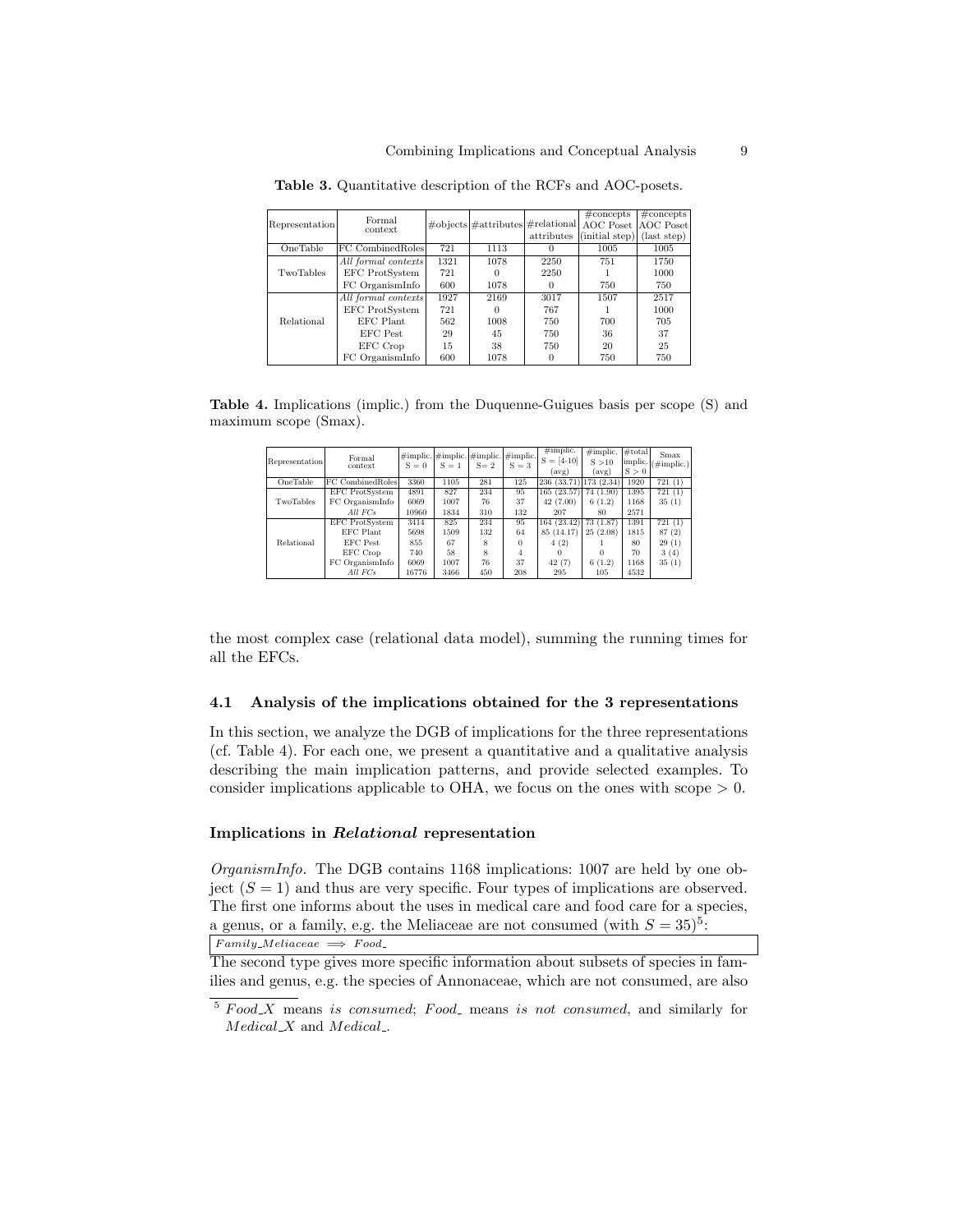not used in medical care. The third type reflects taxonomy: a genus implies a family or a species implies a genus, e.g. Genus Salvia implies Family Lamiaceae (with  $S = 18$ ):

 $Genus\_Salvia \implies Family\_Lamiaceae$ 

The fourth implication type reveals data variety in the dataset. For instance species of Lythraceae family are not consumed and not used for care, and are exclusively from Genus Lythrum.

Crop. The DGB contains 70 implications. The small value of  $Smax(3)$ , indicates that the implications are rather specific. The implications focus on the role of the organisms as crop. A first implication type describes the taxonomy. They come from FC  $OrganismInfo$ . A second implication type describes the bijection between the taxonomic information encoded in FCs Crop and OrganismInfo, as the attributes are duplicated in both contexts, completed by information on food and medical care if appropriate. For instance, the following implication (with  $S = 2$ ) indicates that a crop belonging to family Fabaceae (*CrF amily Fabaceae*) is connected to the  $OrganismInfo$  objects representing this family, and is also consumed and not used in medical care:

 $CrFamily_F abaceae \implies \exists cr\_CharacterBy(Medical_-), \exists cr\_CharacterBy(Food_X),$  $\exists cr\_CharacterBy(Family\_Fabaceae)$ 

A third implication type informs on the organisms role as crop, such as the following implication (with  $S = 1$ ) named Rel<sub>1</sub>, which indicates that crops, used in medical care and not consumed, are from the Ricinus Communis species:

 $\exists cr\_CharacterBy(Food_{})$ ,  $\exists cr\_CharacterBy(Medical_X) \implies CrSpecies_RicinusCommunis,$  $CrGenus \text{.} Ricinus, CrF amily \text{.} Euphorbiaceae, \exists cr \text{.} CharactBy (Family \text{.} Euphorbiaceae), \exists cr \text{.} CharactBy (Species \text{.} Ricinus Communis \& Genus \text{.} Ricinus)$  (Rel1)  $\exists cr\_CharacterBy(Species\_RicinusCommuniskGenus\_Ricinus)$ 

The next example of implication (with  $S = 1$ ), indicates that Malvaceae crops, not used in medical care, are restricted to Gossypium Genus and not consumed:

 $CrF a mily_Malvaceae, \exists cr\_Character(y(Media_\cdot), \exists cr\_Character(y(F a mily_Malvaceae))$  $CrSpecies\_Gossy pium Hirsutum, CrGenus\_Gossy pium, \exists cr\_CharacterBy (Food\_),$ ∃cr CharactBy(Species GossypiumHirsutum&Genus Gossypium)

Pest. The DGB contains 80 implications. Some implications reflect the taxonomy, already highlighted in  $OrganismInfo$ , and add no information for the experts. The Smax implication  $(Smax = 29)$  indicates that all pests are from the Noctuidae family, not consumed, and not used in medical care.

Plant. The DGB contains 1815 implications. Most of the implications (1509) hold for a single plant. As for crops and pests, the implications either reflect taxonomy or information about human consumption and medical care usage (restricted to organisms that play the role of protecting plant). Some other implications are true for protecting plants only, such as the following one, indicating that family Poaceae plants not used in medical care, are also not consumed (with  $S = 2$ :

 $PI Family\_Poaceae, \exists pl\_CharacterBy(Medical_{), \exists pl\_CharacterBy(Family_{}\space Poaceae)$  $\exists pl\_CharacterBy(Food_+)$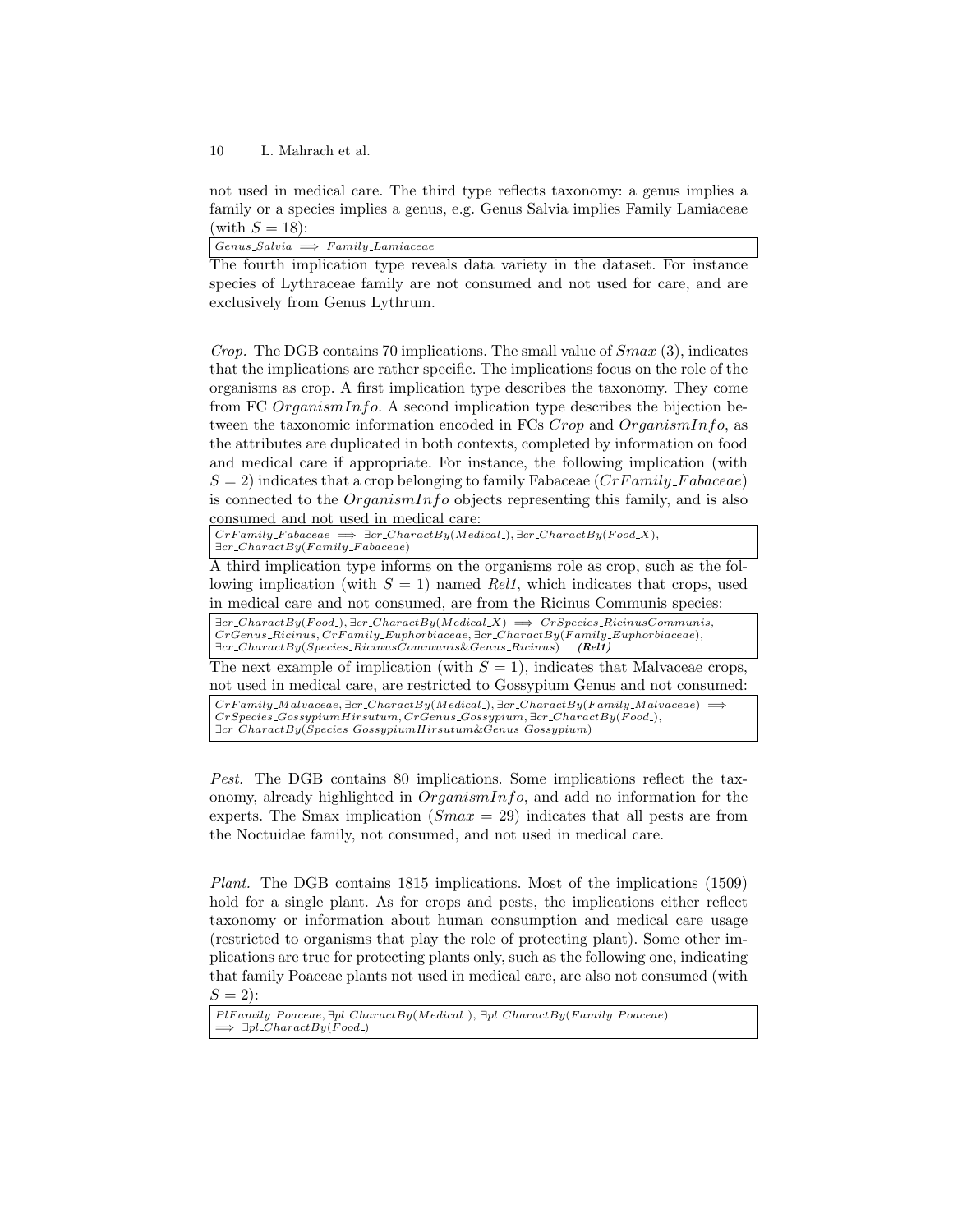ProtectionSystem. The DGB contains 1391 implications, among which 566 held by more than one object. This result informs the expert on the numerous combinations of information existing in the datasets. The implication with  $Smax =$ 721, i.e. held by all objects, indicates that all systems treat Noctuidae. Within the 1391 implications, many implications types are present. They gather knowledge on the various roles of the organisms. We present some representative examples with diverse S values. The following implication (with  $S = 380$ ), named Rel2, informs that when the studied protection systems treat Spodoptera Genus (Noctuidae Family), with a plant not consumed and not used in care, then the crop is used in medical care:

∃treats(PeFamily\_Noctuidae), ∃treats(PeGenus\_Spodoptera), ∃uses(pl\_CharactBy(Food\_)),  $\exists uses(pl.CharactBy(Medical\_)) \implies \exists protects(cr.CharactBy(Medical\_X))$  (Rel2)

The next implication (with  $S = 8$ ) indicates that when studied protection systems treat Noctuidae Family with Genus Cymbopogon plants, then this is with Poaceae plants on consumed crops and the plants are used in medical care. Poaceae are also crops, and thus subject to implications for both roles:

 $\exists treats (Per family Noctuide), \exists uses (PIGenus_Cymbopogon) \implies \exists uses (PI Family Poaceae),$  $\exists protects (cr\_CharacterBy (Food\_X)), \exists uses (pl\_CharacterBy (Medical\_X))$ 

The next implication (with  $S = 4$ ) indicates that when the protection systems protect Poaceae crops consumed and not used in medical care, to treat Noctuidae pests, using non consumed plants, then this is with Meliaceae plants used in medical care:

∃protects(CrFamily\_Poaceae), ∃treats(PeFamily\_Noctuidae), ∃uses(pl\_CharactBy(Food.))  $\exists protects(cr\_CharacterBy(Food.X)), \exists protects(cr\_CharacterBy(Medical))),$  $\implies \exists uses(PlFamily\_Meliaceae), \exists uses(pl{\_}CharactBy(Medical{\_}X))$ 

Implications in  $Two Tables$  representation As the FC  $OrganismInfo$  is similar to the one of Relational, it thus provides the same implication set. The DGB contains 1395 implications for the FC  $ProtSystem$ . This implication number is very similar to the one of the *ProtSystem Relational* representation. As an illustration, two implications are compared. The first one, TT1, focuses on the crop role:

∃protects(F ood ), ∃protects(Medical X), ∃treats(F amily Noctuidae)  $\exists treats(Food_{\cdot}), \exists treats(Medical_{\cdot}) \implies \exists protects(Family_{\cdot} Euphorbiaceae),$  $\exists protects(Species\_RicinusComm'uniskGenus_Ricinus),$   $\exists treats(Genus\_Spodoptera),$ ∃treats(Species SpodopteraLitura), ∃uses(F ood ), ∃uses(Medical ), ∃uses(F amily Asteraceae),  $\exists uses(Species\_WollastoniaDentata\&Genus\_Wollastonia)$ 

It is one of the 5 implications that mention Ricinus Communis. Compared to its Relational representation formulation, i.e. Rel1, it mixes information proper to Ricinus Communis as a crop with additional information on the protection systems, in particular the usage of *Wollastonia Dentata* as the protecting plant. In this case, implications of the Relational representation are easier to read, as they focus on organism roles. The second implication, TT2, is held by Noctuidae that are not consumed and not used in medical care:

∃treats(F ood ), ∃treats(Medical ), ∃treats(F amily Noctuidae), ∃treats(Genus Spodoptera),  $\exists uses(Food_{-}), uses(Medical_{-}) \implies \exists protects(Medical_{-})$  (TT2)

This information is not provided in its corresponding Relational representation formulation Rel2 because it is not needed: in Relational representation it in-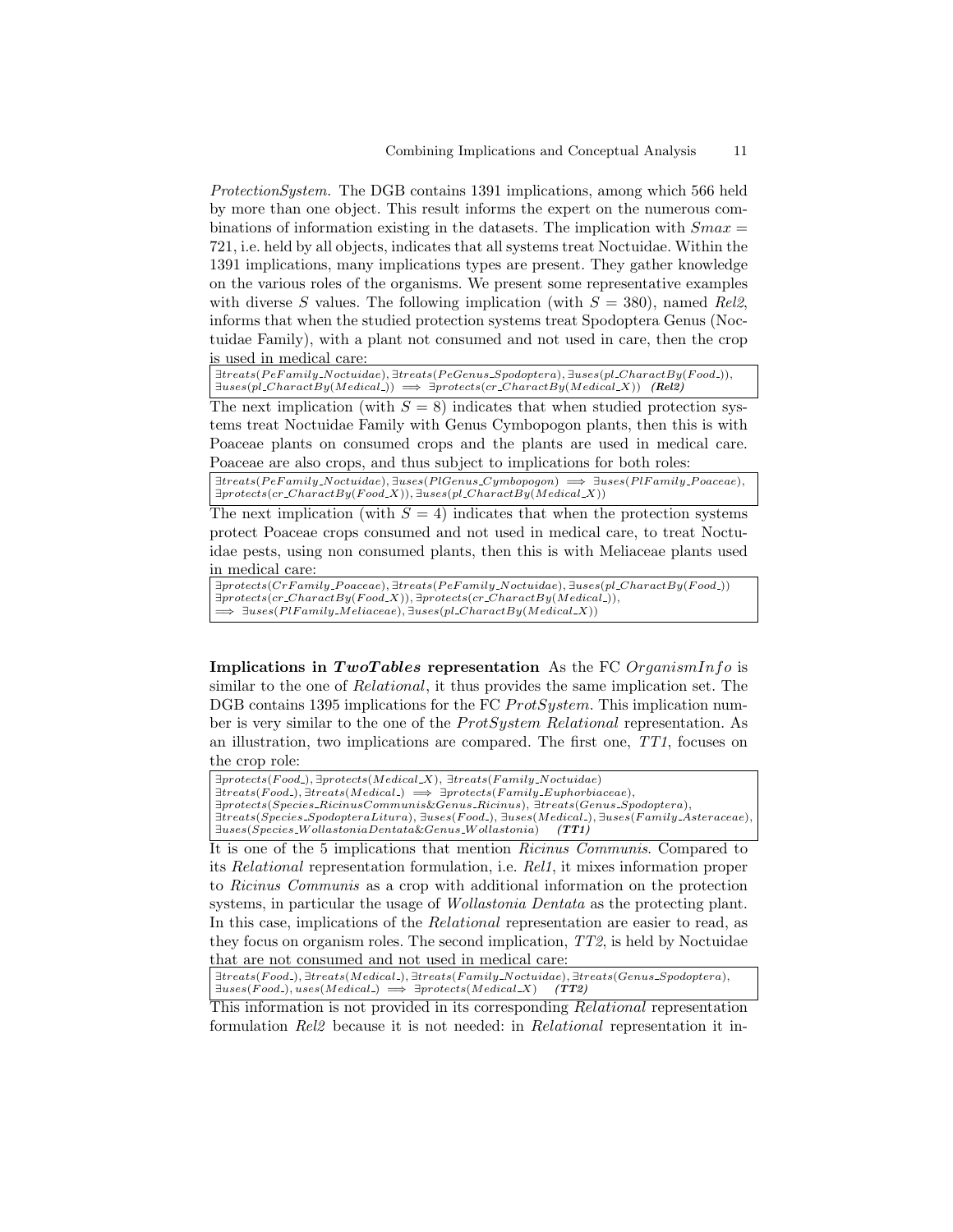deed appears in a separate and more precise way through the *Pest* implication indicating that Noctuidae are never consumed, nor used in medical care. Rel2 is more focused and more synthetic.

Implications in  $One Table$  representation The DGB contains 1920 implications. Its  $Smax$  value is identical to the one of FCs  $ProtSystem$  of TwoTables and Relational. Its S value is lower, and the total number of implications is low (1920), compared to respectively 2571 and 4532 for  $Two Tables$  and Relational. This representation thus provides less implications, but with a higher diversity of implication formulations. As illustration, let us consider the implication OT1 that corresponds to Rel1 and TT1:

 $PeFamily. No cutidae, Medical Corp. X, Food Corp. \implies PeGenus. Spodoptera, Food Plant.,  
Medical Plant., MultiUsePISp., MultiUsePIGe., MultiUsePIFa., PlSpIsCrEw., PlGeIsCrEw.,$  $\label{thm:1} P lF amily\_Asteraceae, Pespecies\_Spodoptera Litura, CrSpls P lEw\_X,$  $CrGeIsPIEw$ ,  $X$ ,  $PISpecies$ ,  $Wollastonia, PIGenus$ ,  $Wollastonia$ , CrSpecies RicinusCommunis, CrGenus Ricinus, CrF amily Euphorbiaceae (OT1)

The role has been encoded in the attribute name (e.g. *MedicalCrop*), rather than in the relations. Compared to Rel1, attributes about the protection system are included, e.g. PeGenus\_Spodoptera. Compared to both Rel1 and TT1, additional attributes indicate multi-use purpose, e.g. that the crop Ricinus Communis is used elsewhere as a protecting plant  $(CrSpIsPI\&X)$ , and the protecting plant Wollastonia Dentata is not used as a crop  $(PISpIsCrEw_$ . Another example is OT2, where roles appear as attributes rather than through relations:

 $P \in Genus\_Spodoptera, P \in Family\_Notuidae, FoodPlant., Medical Plant., MultiUsePISp., MultiUsePIFe. \implies Medical Corp.X (OT2)$  $MultiUsePIGe, MultiUsePIFa. \implies MedicalCrop.X$ 

Information on food and medical care has not been encoded for pests in  $One Table$ representation to simplify, being identical for all Noctuidae. Compared to both Rel2 and TT2, additional attributes complete the premise to indicate that the plant has no multiple uses, e.g.  $MultiUsePIGe$ .

#### 4.2 Discussion

Lessons Learned. There is many taxonomic information in the implications, and some are duplicated in several tables. Although this duplication helps reading separately the implications (not considering several FCs at the same time), it complicates the reading of implications. Some other taxonomic information, such as indicating species, genus, and family may seem redundant too, as the latter two can be deduced from the species. Nevertheless, it may be useful for the readers who are not totally familiar with the taxonomy. In addition, some implications only precise the taxonomy, such as *species implies genus*. These implications could be automatically discarded, as they correspond to initial data encoding. Different settings of the implication formulation could be proposed to the user depending on the expected information.

Effect of Splitting the representations. As shown in Table 4, dividing data into separate FCs, which introduces RCs, produces more implications. This may be explained by the fact that, for a relation (e.g. uses in  $Two Tables$ ), concepts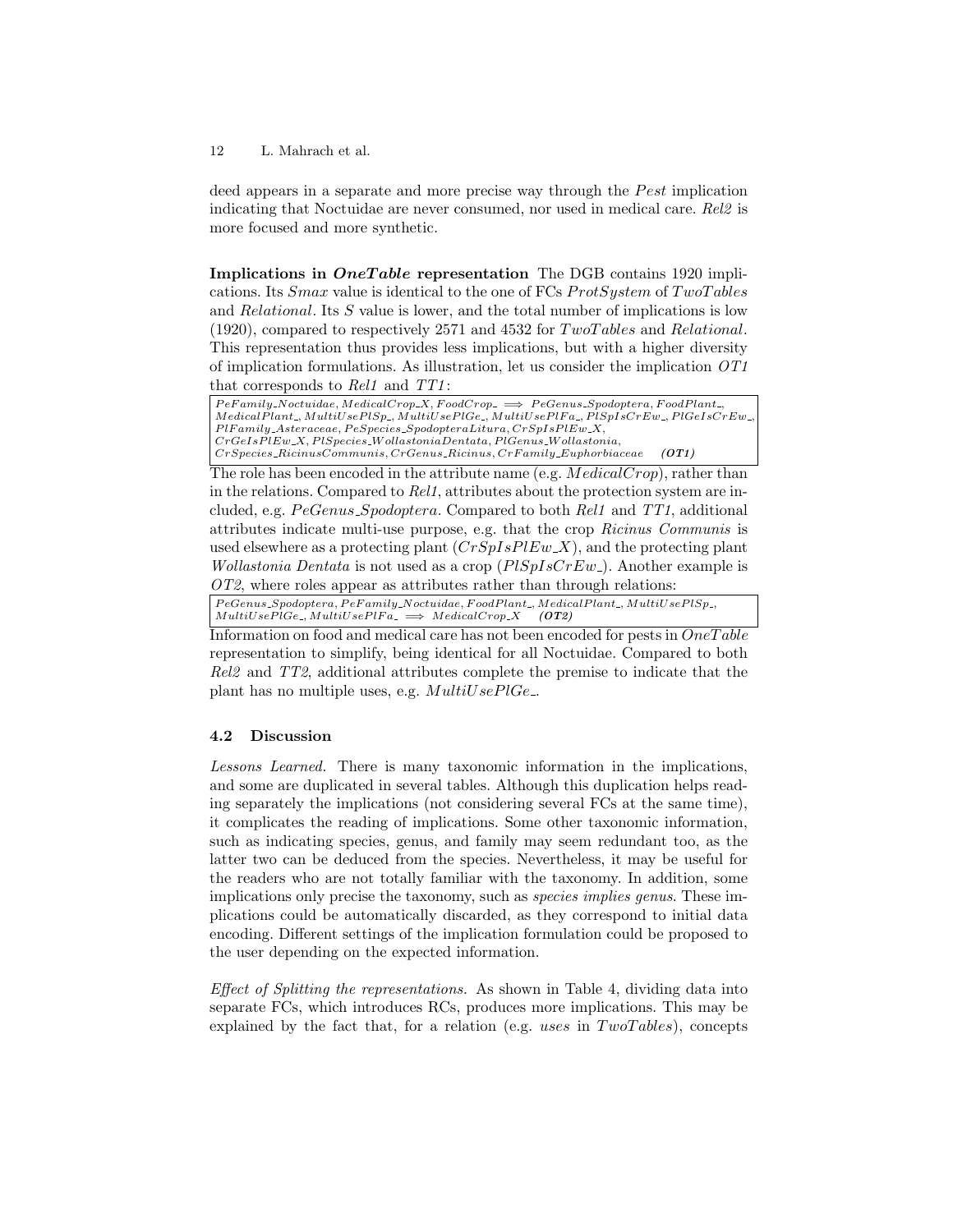grouping target objects (e.g.  $OrganismInfo$ ) induce concepts grouping source objects (e.g.  $ProtSystem$ ) via the relational attributes. The implications include the result of this propagation schema. As a counterpart, in Relational representation, the implications are divided into coherent subsets, i.e. one per FC, simplifying their analysis. As the examples show, having few or no separate roles limits the relational attribute number and complexity. E.g., an advantage of  $TwoTables$  over Relational may be that the  $TwoTables$  implications contain one-level relational attributes (one RC), when the Relational ones contain relational attributes composing two RCs. But in return, when reducing the splitting, technical attributes, such as  $plSpIsCrEw$  in  $OneTable$  (plant species is crop elsewhere), have to be added to express multi-use and role, giving longer implications. This building and the formulation are not easier to understand by the expert. Moreover, as it has been highlighted by  $Two Tables$  and  $One Table$ , the less the dataset is split, the more the implications mix information. This situation occurs with organism roles and protection systems, that are mixed in the implications of  $Combined Role$  in  $One Table$ , and of  $ProtSystem$  in  $Two Tables$ .

Threats to Validity. With regard to internal validity, the Knomana knowledge sets have been manually collected by many participants but controlled by two domain experts that are co-authors of this paper. The software used in this evaluation, i.e. RCA algorithms implemented in Cogui and Conexp, have already been used in other case studies with validated results. LinCbO has been implemented in Java and inserted in the Cogui framework. To confirm the correctness of this implementation, the results have been compared with those of Conexp. Construct validity can be appreciated through the metrics and the qualitative analysis adopted to evaluate the effect of representation splitting. The metrics have been chosen in order to evaluate the feasibility in terms of structure size and implication number. The running time obtained thanks to LinCbO is very low. The obtained implications have been exhaustively examined, a task made easier by the substitution of the concept number by the seed attributes. Some recurring schemes and representative implications have been reported in the paper as a result of this analysis. Conclusion validity is concerned with the possibility of generalizing the observations. Knomana knowledge set has its own particularities, such as being organized around a ternary relation  $Plant \times Pest \times Crop$ (protection system). Other secondary relations gravitate around this central relation. This has the effect of centralizing, for protection systems, the information coming from the other contexts. The implications reflect this organization. Using another dataset, not organized this way, conclusions may be different.

### 5 Related Work

Modeling complex data with the objective of extracting knowledge is part of the Knowledge Discovery and Data Mining processes (KDD) [3]. This issue is addressed in FCA through various encoding schemes and extensions, starting with conceptual scaling [5]. In the case of RCA, data modeling includes choosing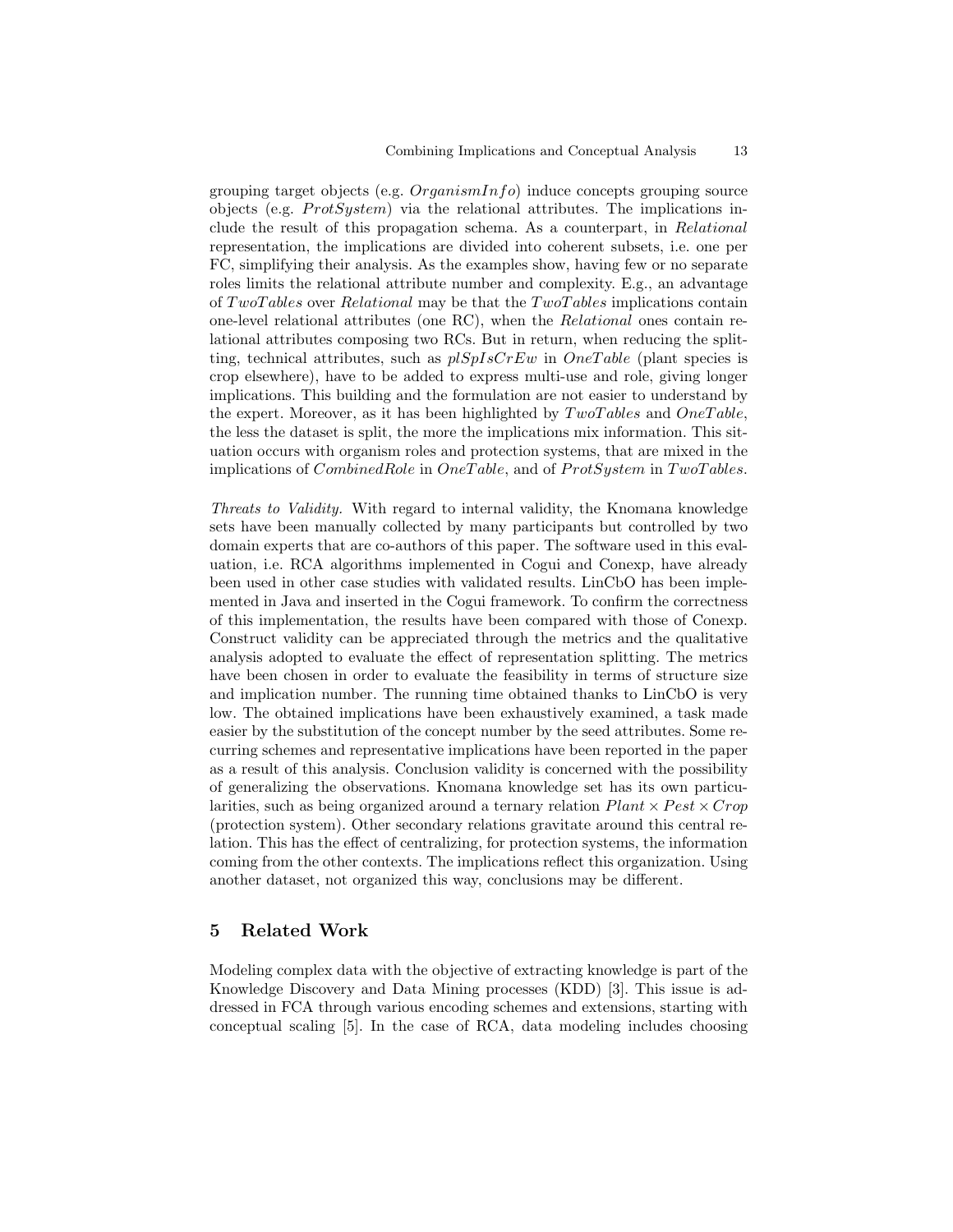a kind of entity-relationship model with binary relationships and Boolean attributes. This requires deciding how data are separated in formal and relational contexts, and how to represent n-ary relations, e.g. ternary relations, a topic we studied in [10]. Life sciences data raise other issues, such as indeterminate species [9].

Association and Implication extraction is closely connected to FCA [1, 11]. Implications with premises restricted to one attribute, have been extracted from the result of RCA combined with AOC-posets [2]. More recently, M. Wajnberg et al. extracted implications together with RCA, using generators [15, 16]. The approach is applied to detect anomalies in manufacturing by aluminum die casting. The relational context is composed of machined parts, problems and the relation generates between parts and problems. Relational attributes and then concepts are built using the existential quantifier. Then in relational attributes, concepts are rewritten using their initial intent (the intent they had at their creation). This rewriting is made recursively.

In this paper, we build the DGB, and we use AOC-posets rather than concept lattices. We rewrite the relational attributes, as inspired by [15, 16], to analyze the implications. In addition, we compare several encodings of our data to investigate the impact of this encoding on the implication sets.

## 6 Conclusion

This paper explores the combination of RCA and the Duquenne-Guigues basis of implications on an environmental knowledge set in order to render knowledge suitable to experts. Our case study gathers information on plants that can replace synthetic pesticides and antibiotics, and be consumed or used in medical care. The guiding research question was to assess whether splitting the datasets could have a positive or negative impact on the implications' readability by the experts. We identified advantages of this splitting to enable the separate analysis of coherent, simpler, implication subsets, not mixing information types. This is strengthened by the relational attribute rewriting that makes the implication easier to read and to interpret.

As future work, we plan to evaluate the impact of using concept lattices and Iceberg rather than AOC-posets for building the implications, as well as using other quantifiers provided by RCA. We will analyze the complete Knomana knowledge base, which includes additional descriptors such as location and plant chemical compounds. Finally, we will post-process the implications. In particular, we plan to present implications by categories and order them by relevance, using standard metrics or metrics specific to the experts' questions. A preliminary work [14] investigates the potential of using patterns on implication premise and conclusion for categorizing the implications. These patterns are based on multi-valued attributes (before nominal scaling) describing species, genera and families, and on a 'meta-attribute' representing the presence of information on medical or food.